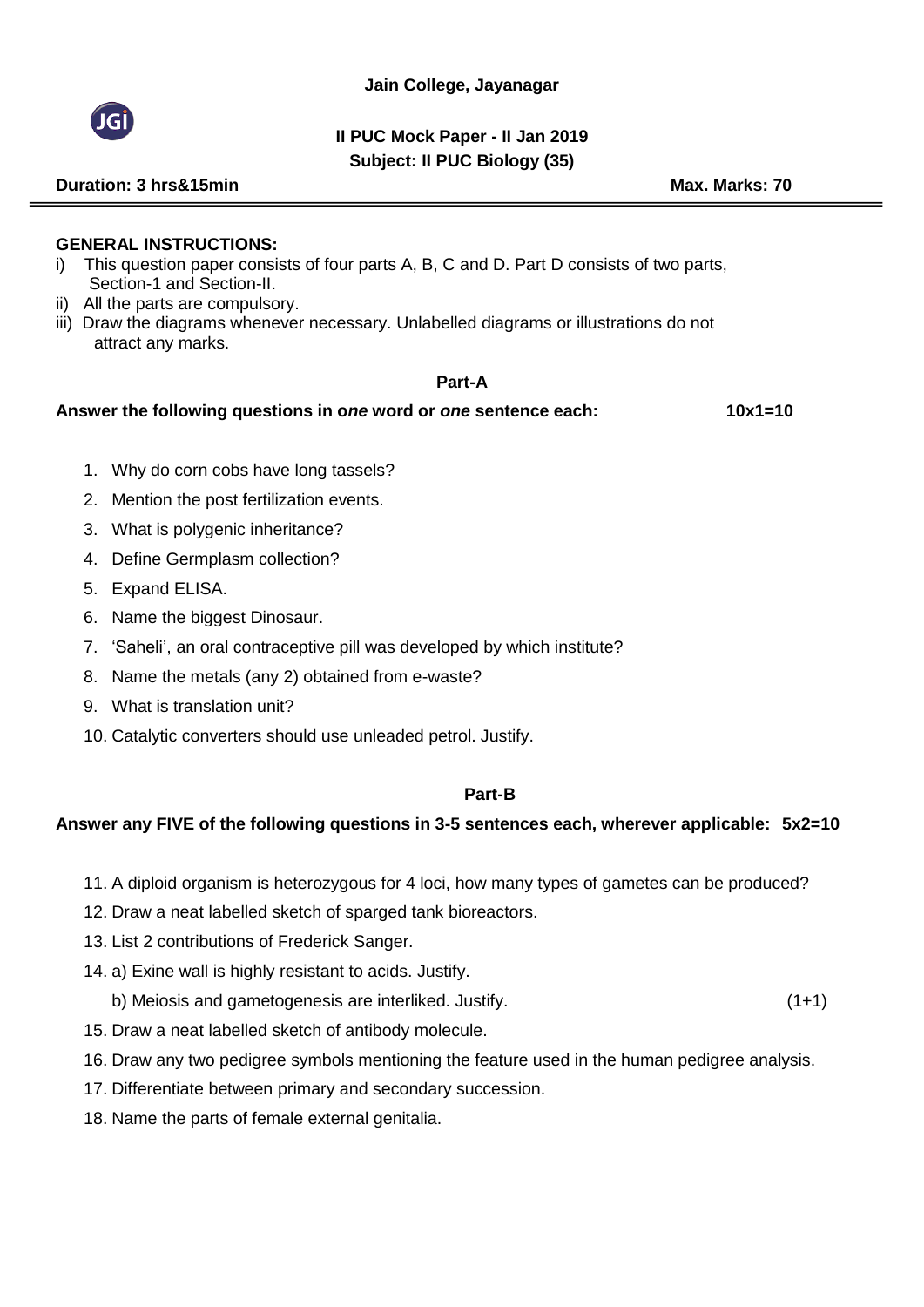**Part-C**

## **Answer any FIVE of the following questions in 40-80 words each, wherever applicable: 5x3=15**

19. Explain an experiment to determine biochemical characterisation of transforming principle.

20. a) State Gause's Competitive Exclusion Principle.

- b) Gause's principle need not be true always. Justify with an example. (1+2)
- 21. Give the functions of the following glands:
	- a) Bulbourethral gland b) Prostrate gland c) Seminal vesicle.
- 22. What is Aneuploidy? Down's syndrome and Turner's syndrome are example of aneuploidy. Justify.
- 23. Differentiate between primary and secondary lymphoid organs. Give 2 examples for each.
- 24. a) Endosperm is Triploid. Justify.
	- b) What is apomixes and what is its importance? (1+2)
- 25. List out any three features of insect resistant plants.
- 26. a) Expand PAR .
	- b) Plants are said to be conformers. Justify.
	- c) Name the 2 Hotspots of India.

#### **Part- D**

#### *Section-I*

## **Answer any FOUR of the following questions in 200-250 words each, wherever applicable: 4x5=20**

- 27. a) Explain how genetic material is packed in prokaryotes.
	- b) State Hardy-Weinberg's principle.
	- c) What type of sex-determination is found in Drosophila?
- 28. Explain the process of decomposition of detritus.
- 29. Explain: a) Sickle cell anaemiab) Haemophilia (2.5+2.5)
- 30. a) Name the green house gases.
	- b) How can we control global warming?
	- c) What is Biomagnification? (2+2+1)
- 31. a) Draw a neat labelled diagram of grass embryo.

b) Some seeds can stay alive/viable even after 1000's of years. Justify with 2 examples (3+2)

32. Describe the process by which the BOD levels of sewage water can be reduced.